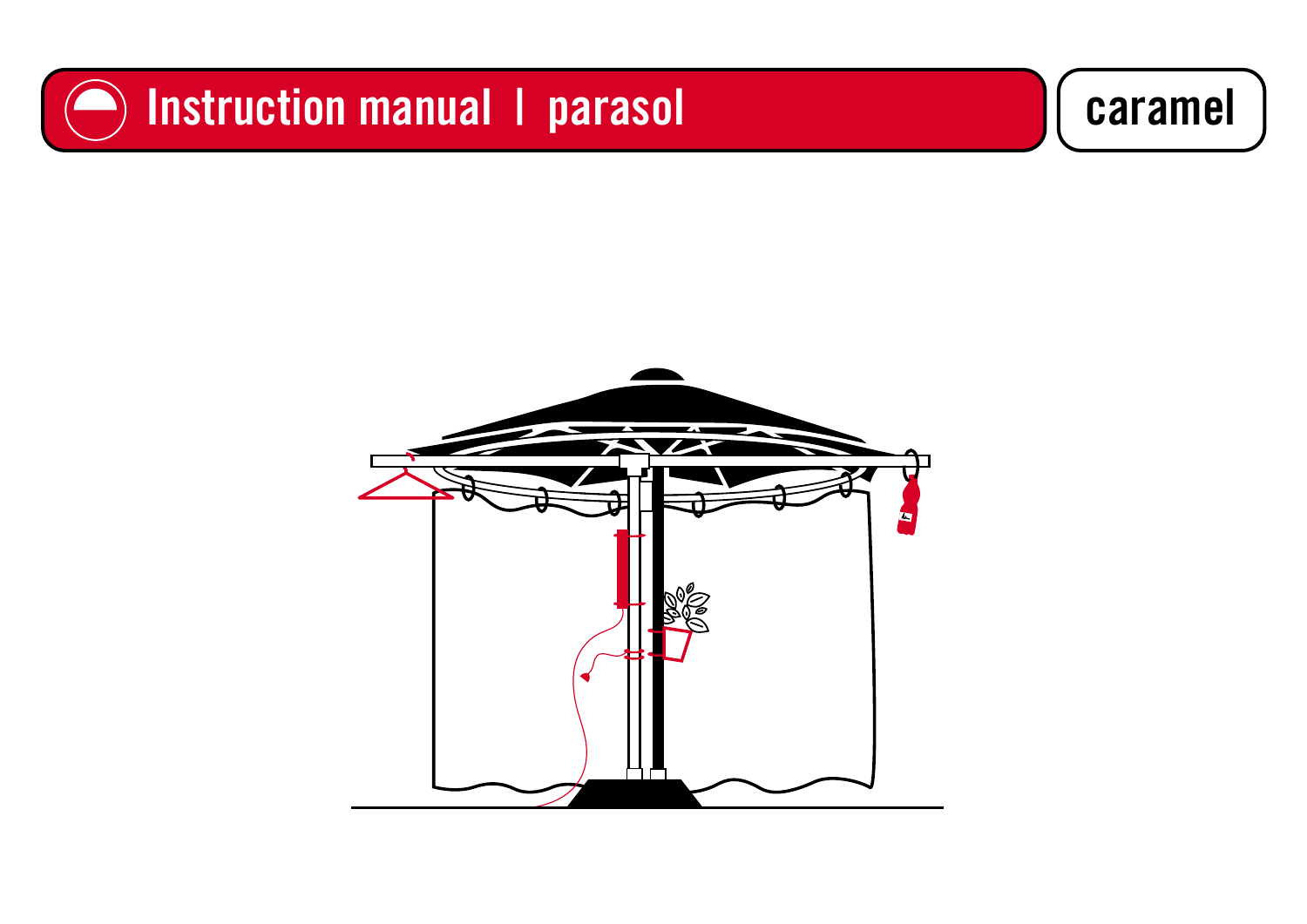

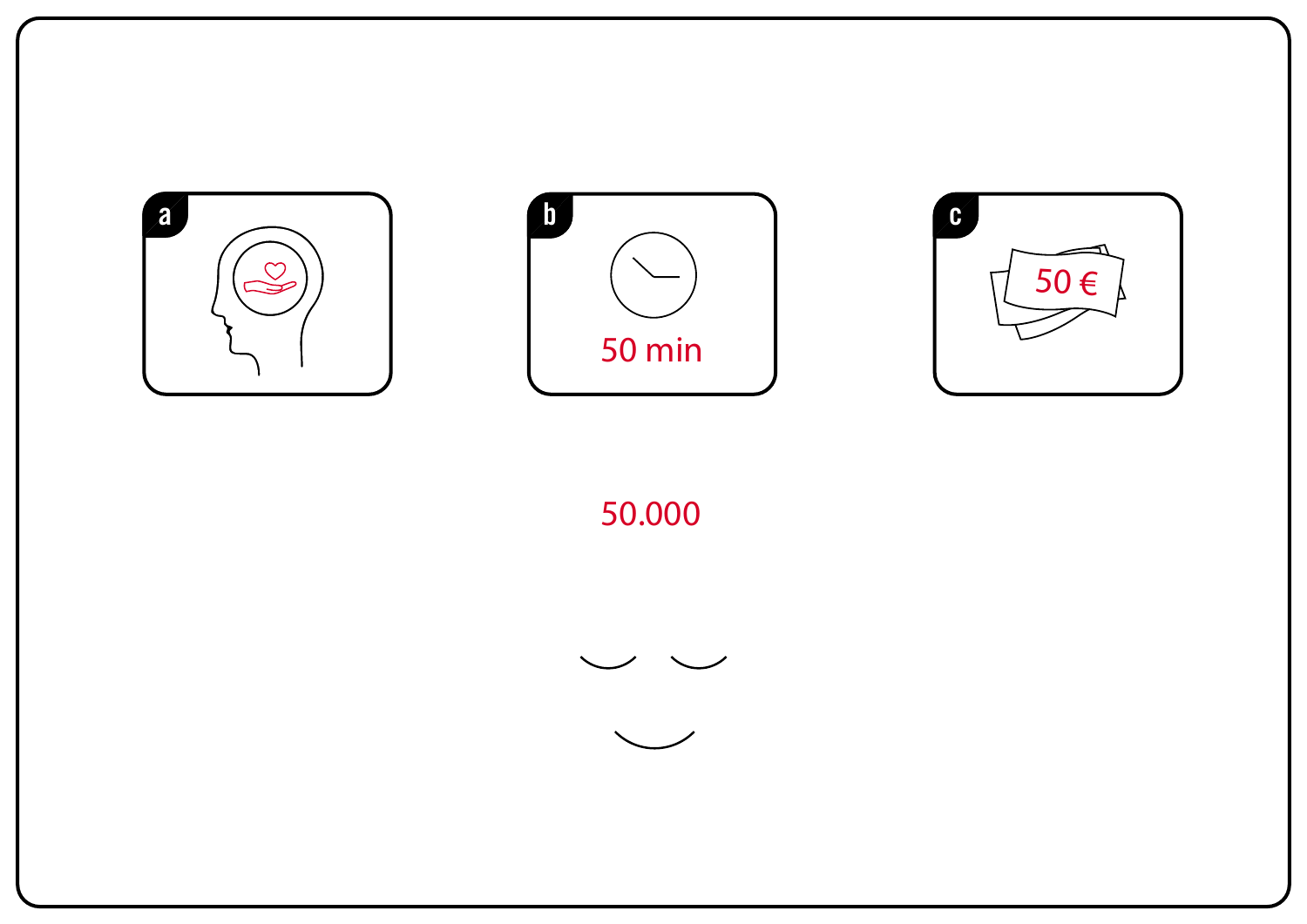



- a. curtain 4,5 m
- parasol b.
- curtain 3 m c.
- d. thin long pipe
- e. light
- f. cable tie
- g. thick short pipe
- h. pipe end
- i. flowerpot
- emtpy pet-bottle j.
- k. duct tape
- l. extension cord
- base m.
- n. multiple plugs
- o. pet-bottle



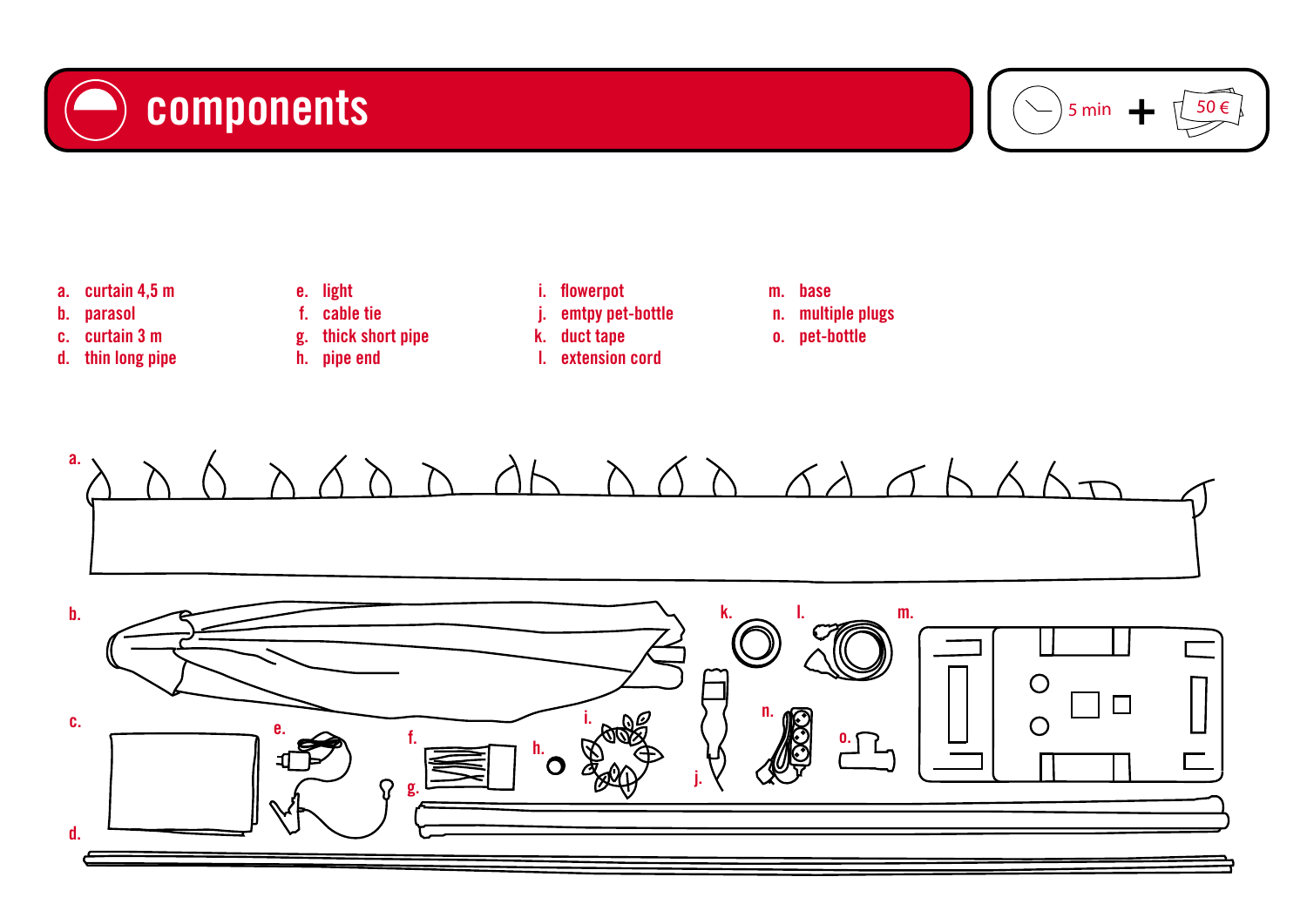





 $\sim$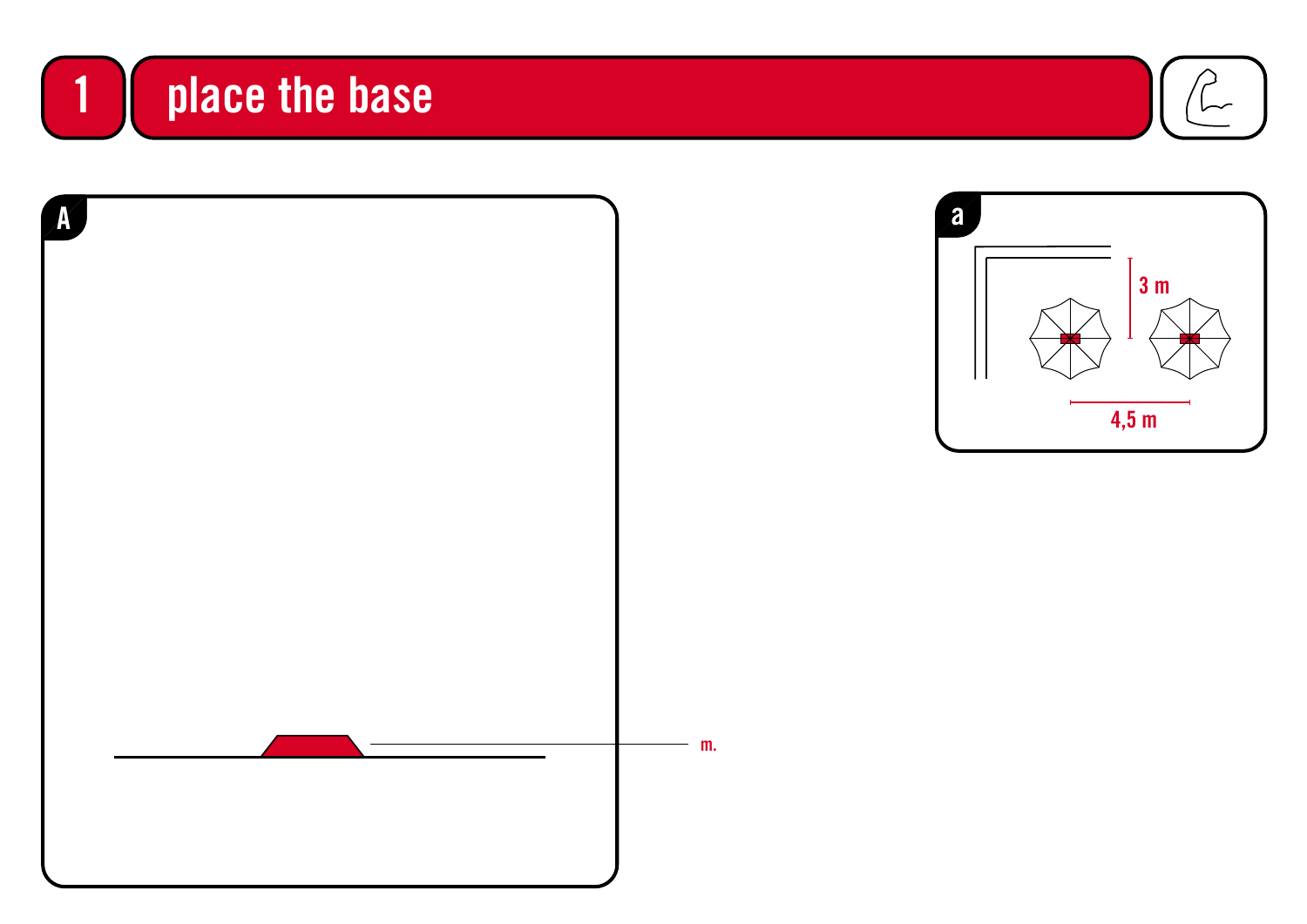





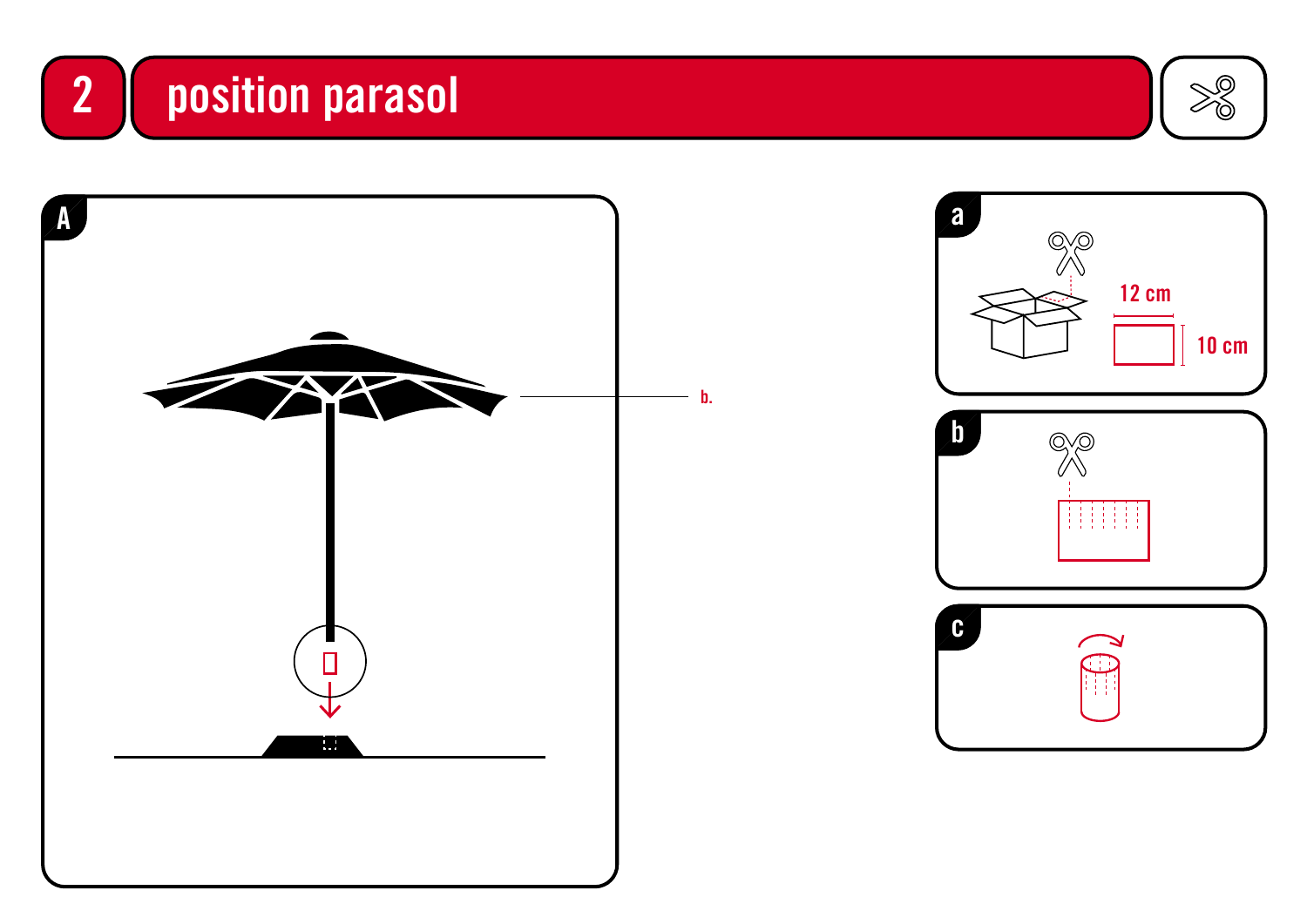



![](_page_5_Picture_2.jpeg)

hummel

![](_page_5_Picture_3.jpeg)

![](_page_5_Picture_4.jpeg)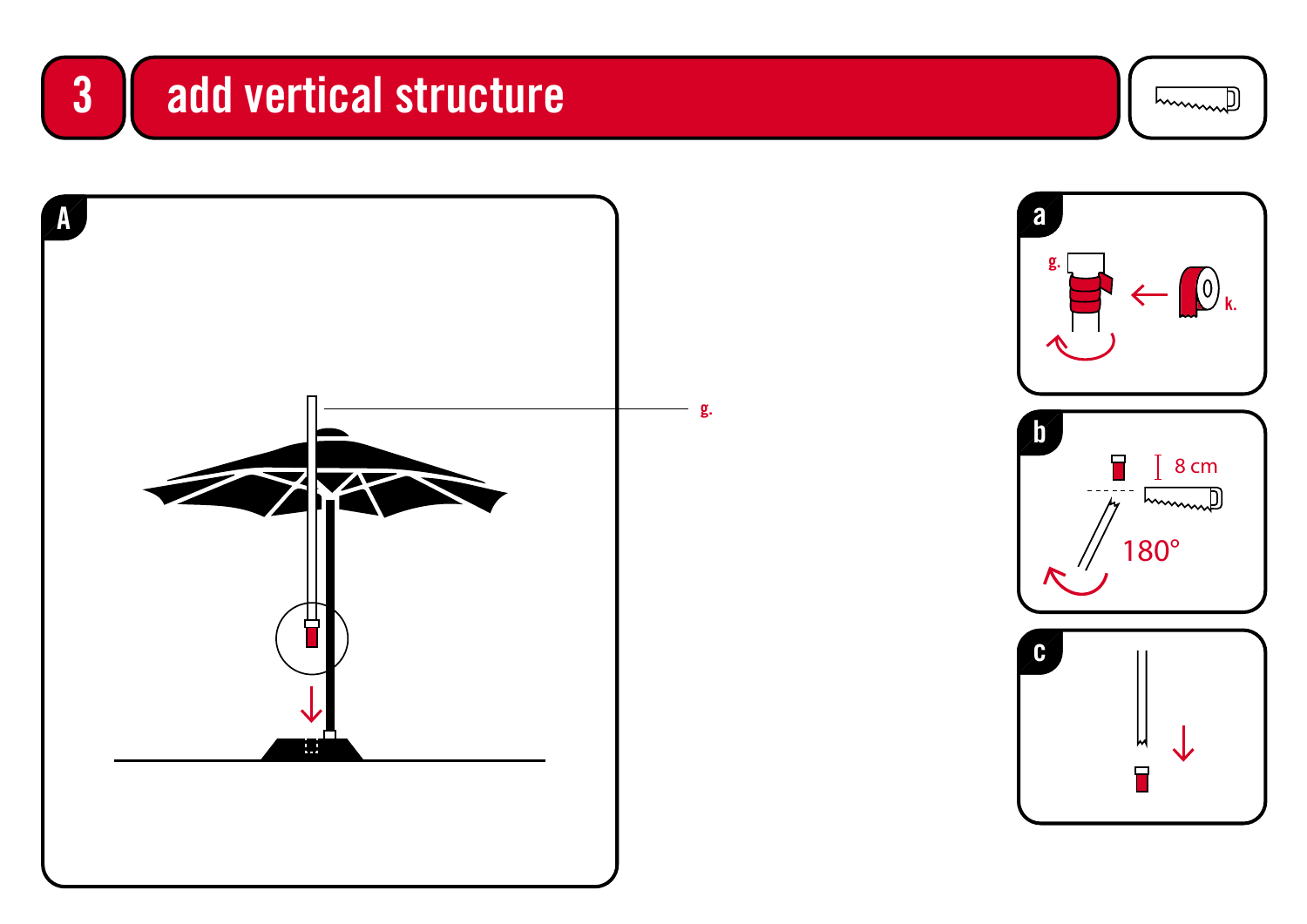# 3 fix vertical structure

humme

![](_page_6_Picture_2.jpeg)

d.

![](_page_6_Figure_3.jpeg)

![](_page_6_Picture_4.jpeg)

![](_page_6_Picture_5.jpeg)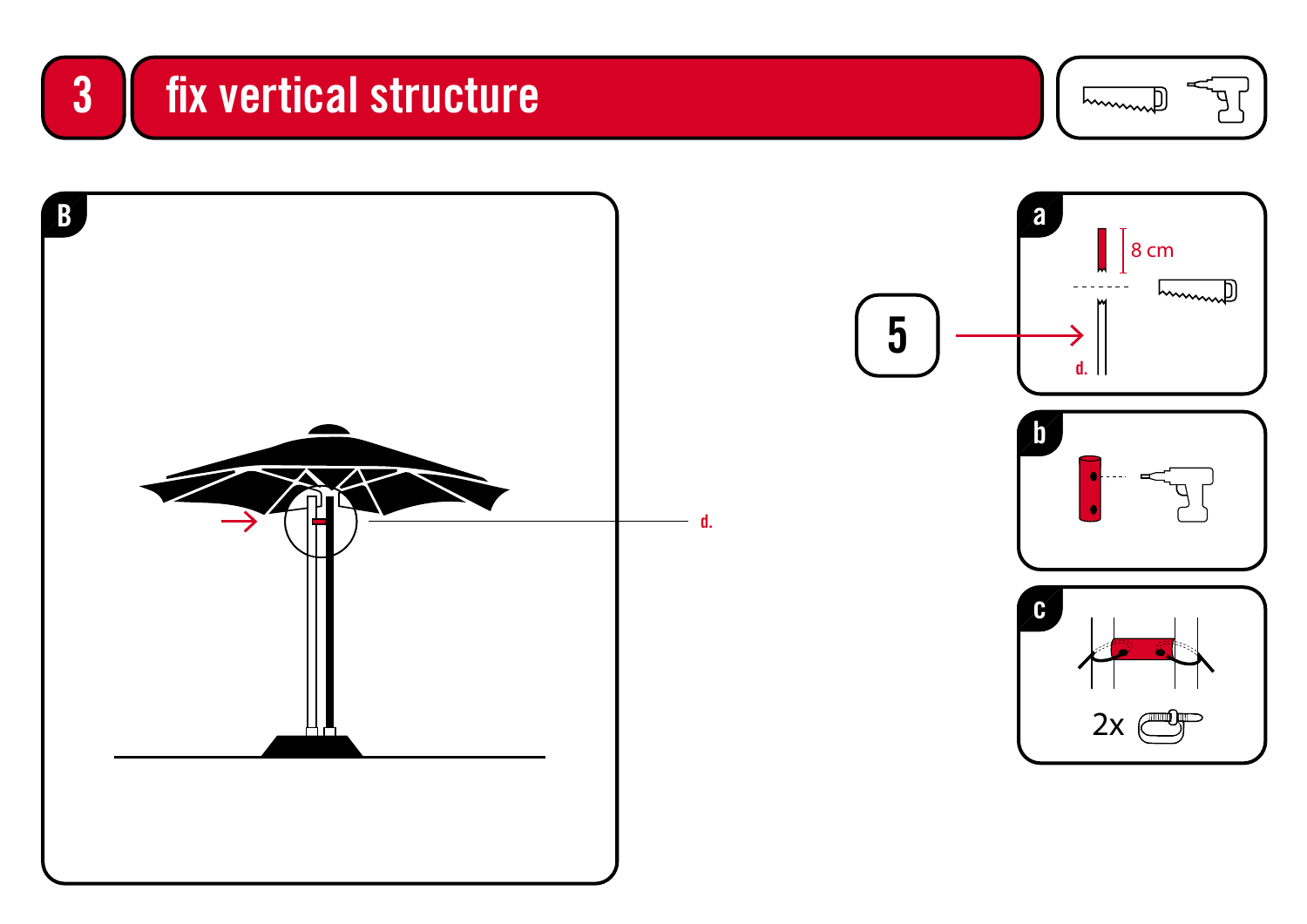#### add horizontal structure  $\overline{\mathbf{4}}$

![](_page_7_Figure_1.jpeg)

![](_page_7_Figure_2.jpeg)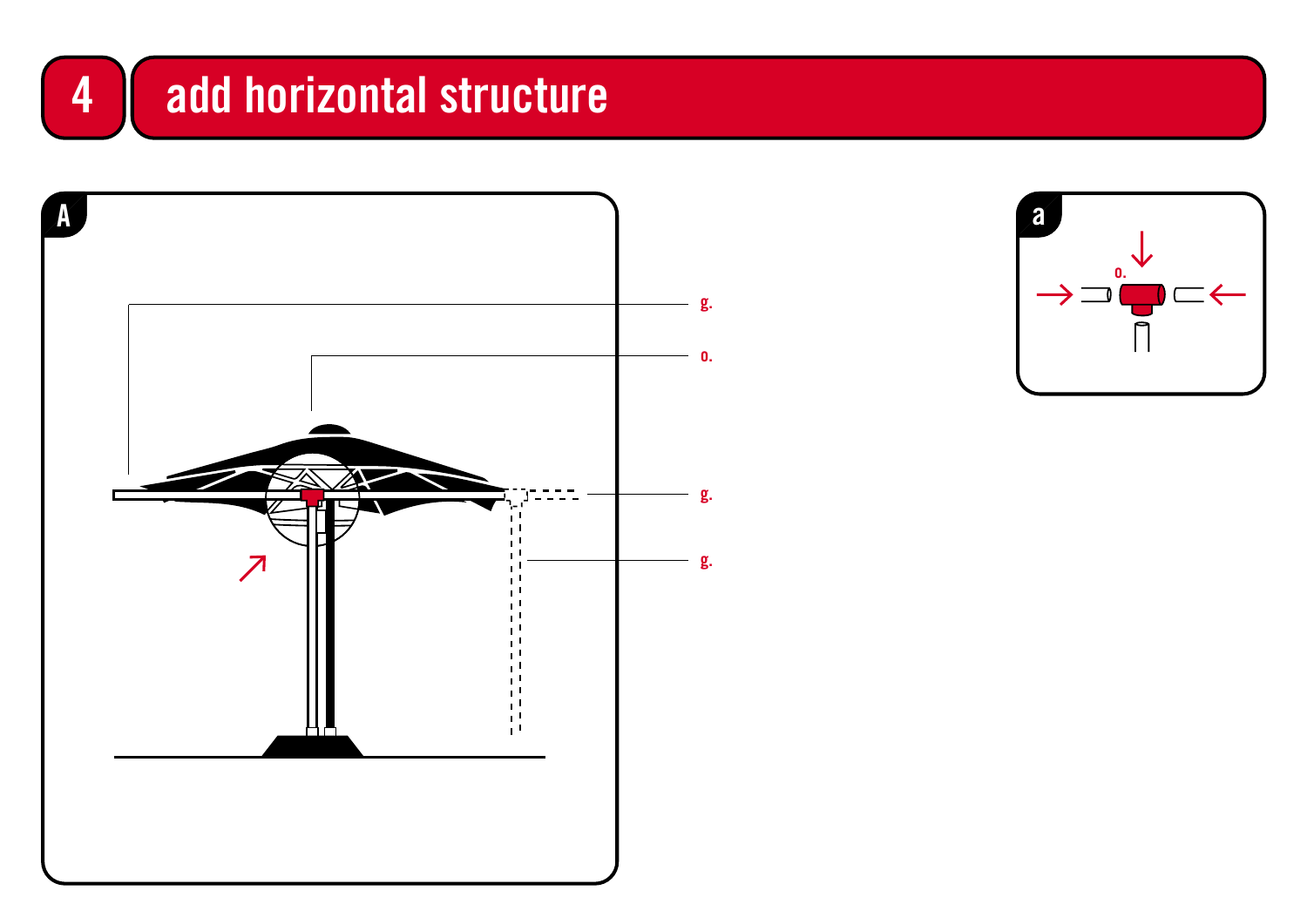# fix whole stucture

4

![](_page_8_Picture_1.jpeg)

![](_page_8_Picture_2.jpeg)

![](_page_8_Figure_3.jpeg)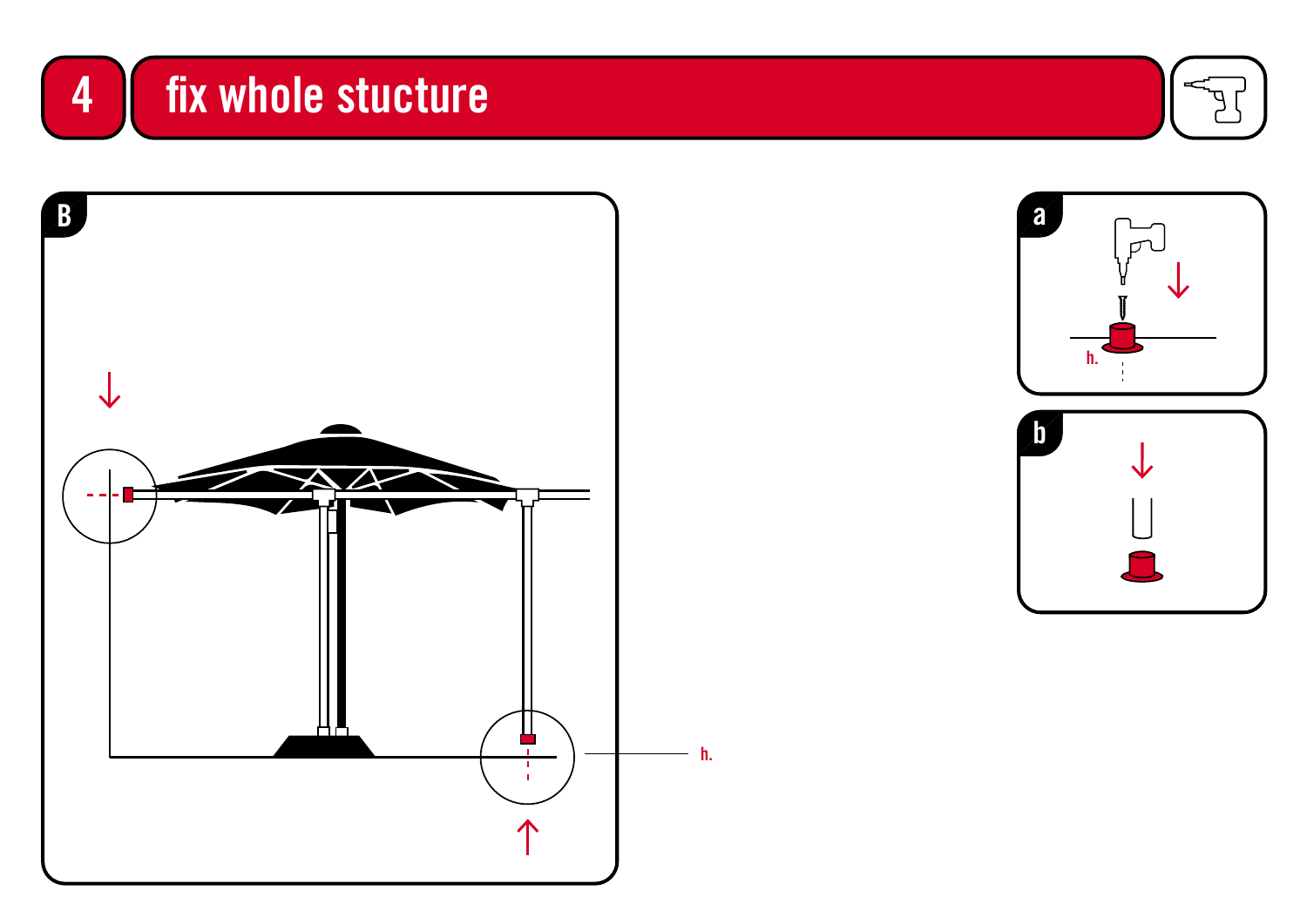![](_page_9_Picture_0.jpeg)

![](_page_9_Picture_1.jpeg)

![](_page_9_Picture_2.jpeg)

![](_page_9_Figure_3.jpeg)

 $3B$ 

![](_page_9_Figure_4.jpeg)

![](_page_9_Picture_5.jpeg)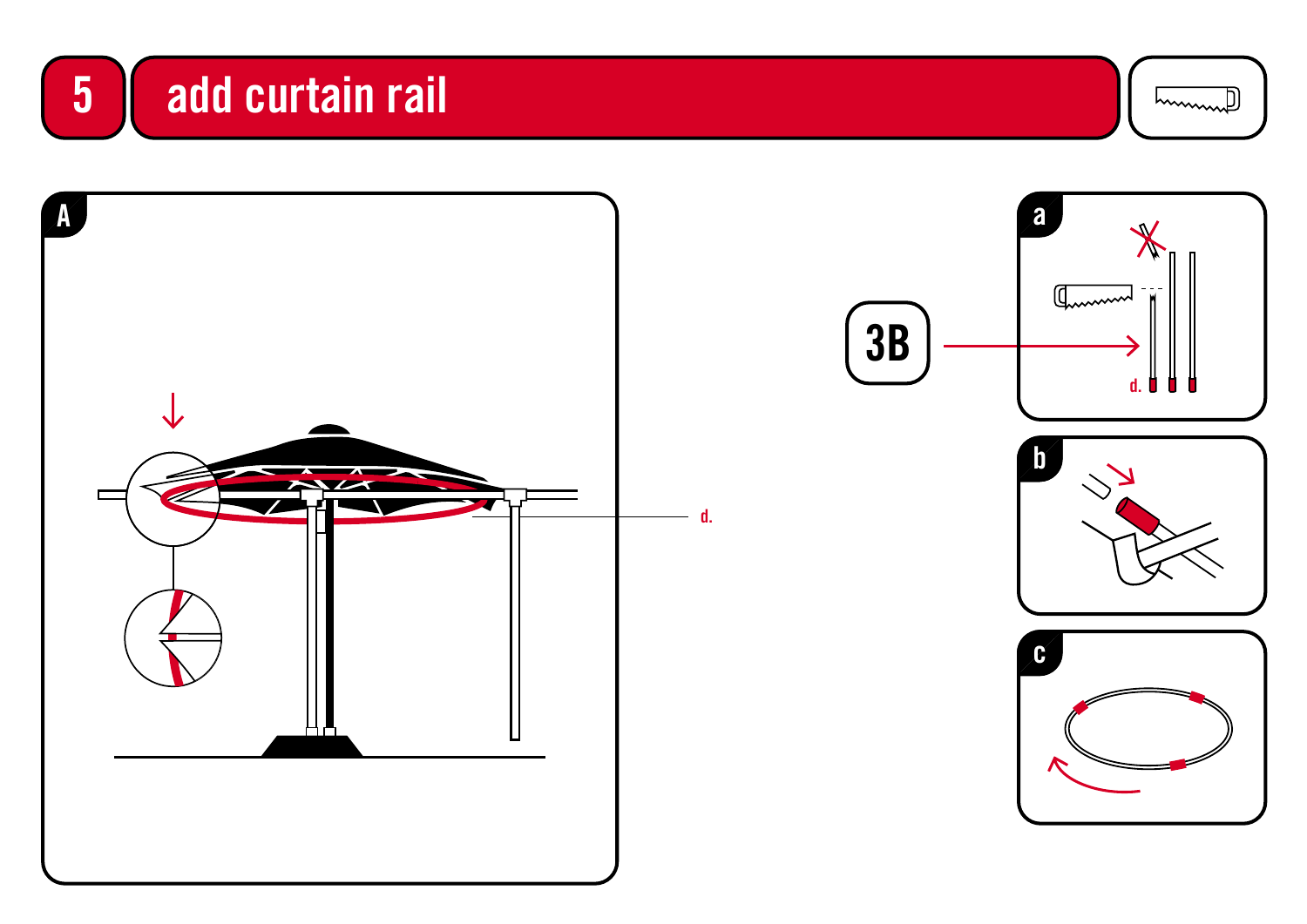## 6 | mount outer curtain

![](_page_10_Picture_1.jpeg)

![](_page_10_Picture_2.jpeg)

![](_page_10_Figure_3.jpeg)

![](_page_10_Figure_4.jpeg)

![](_page_10_Picture_5.jpeg)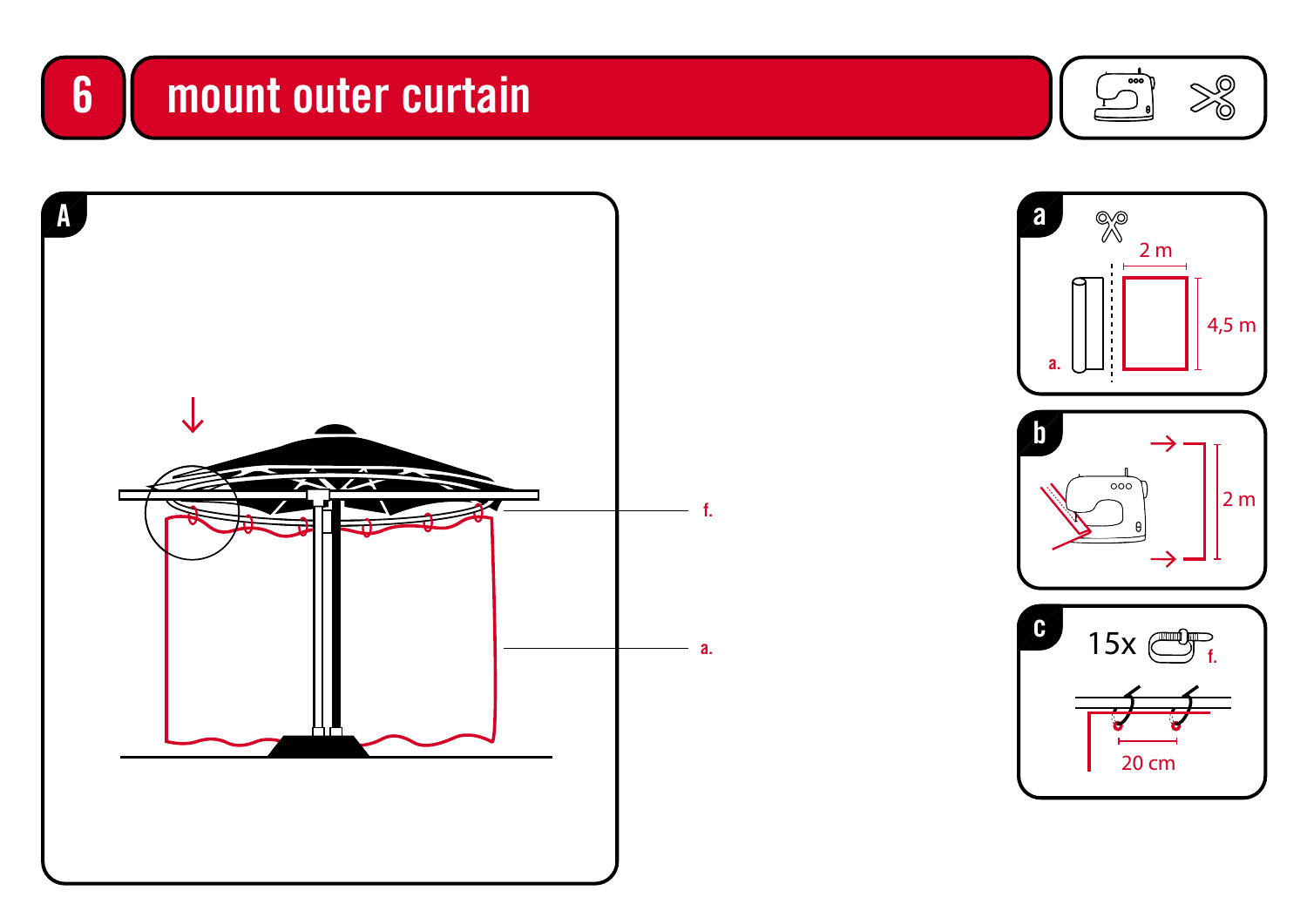### 7 mount inner curtain

![](_page_11_Picture_1.jpeg)

![](_page_11_Picture_2.jpeg)

![](_page_11_Figure_3.jpeg)

![](_page_11_Picture_4.jpeg)

![](_page_11_Figure_5.jpeg)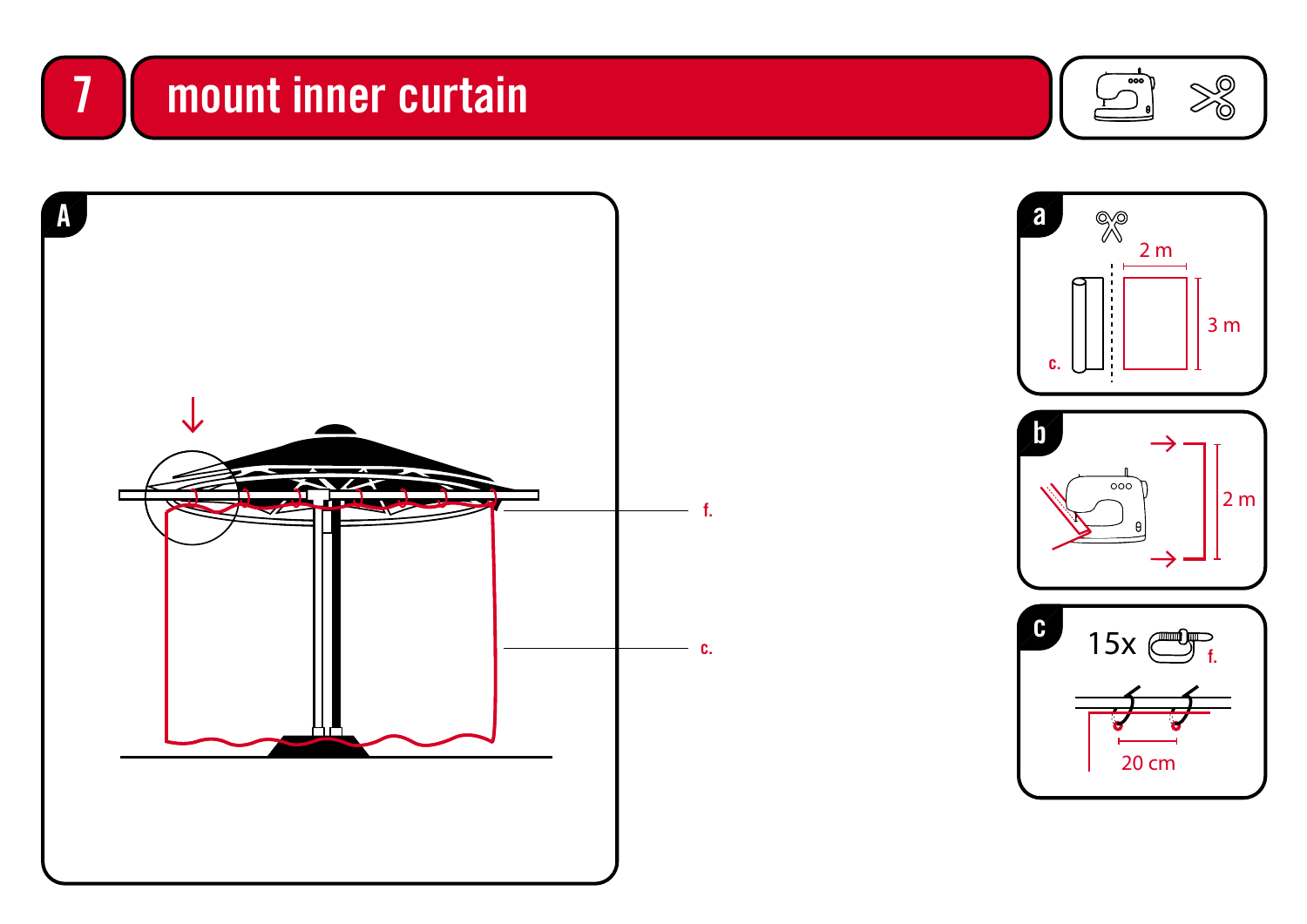![](_page_12_Picture_0.jpeg)

![](_page_12_Picture_1.jpeg)

![](_page_12_Figure_2.jpeg)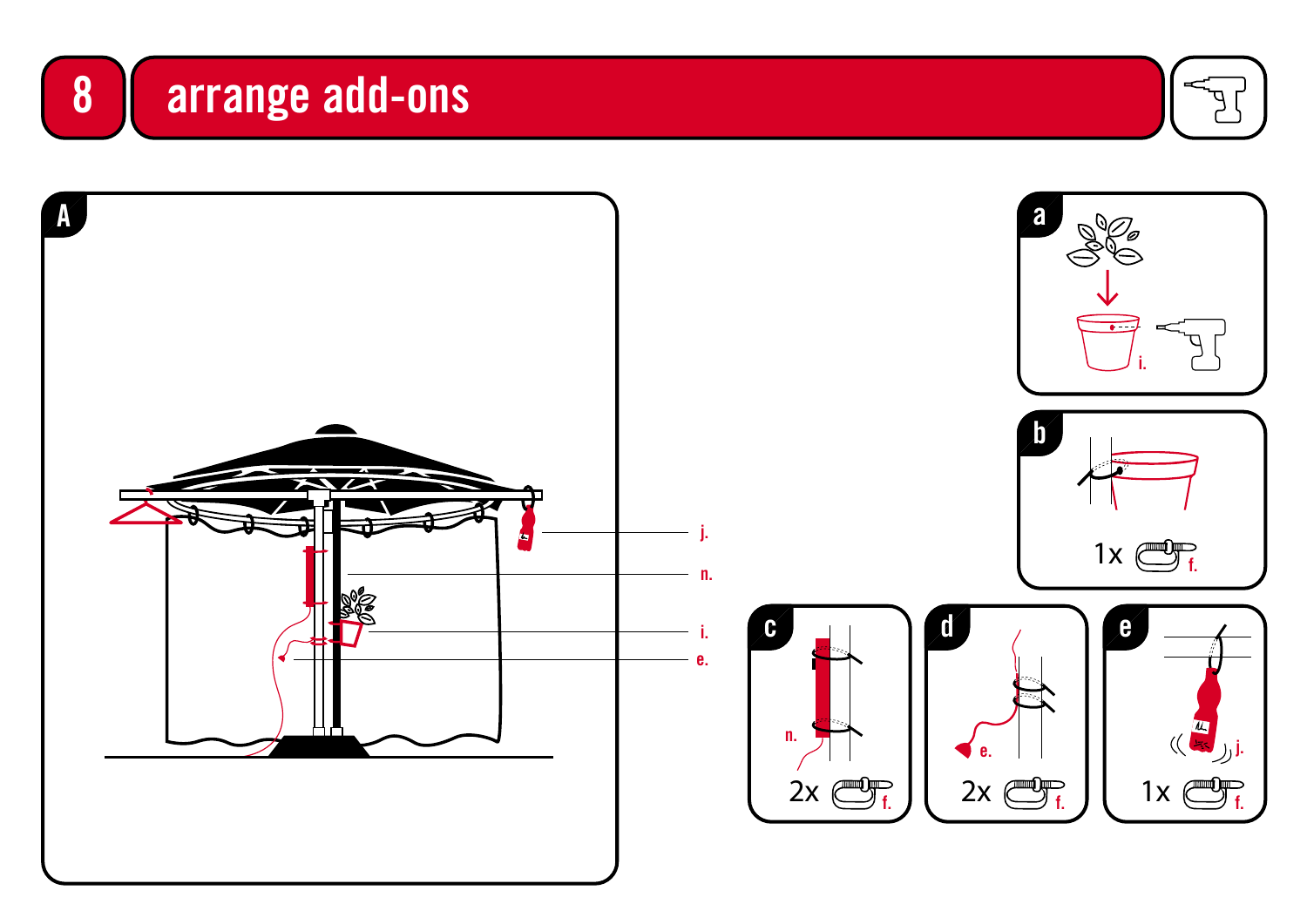#### floorplan parasol

![](_page_13_Figure_1.jpeg)